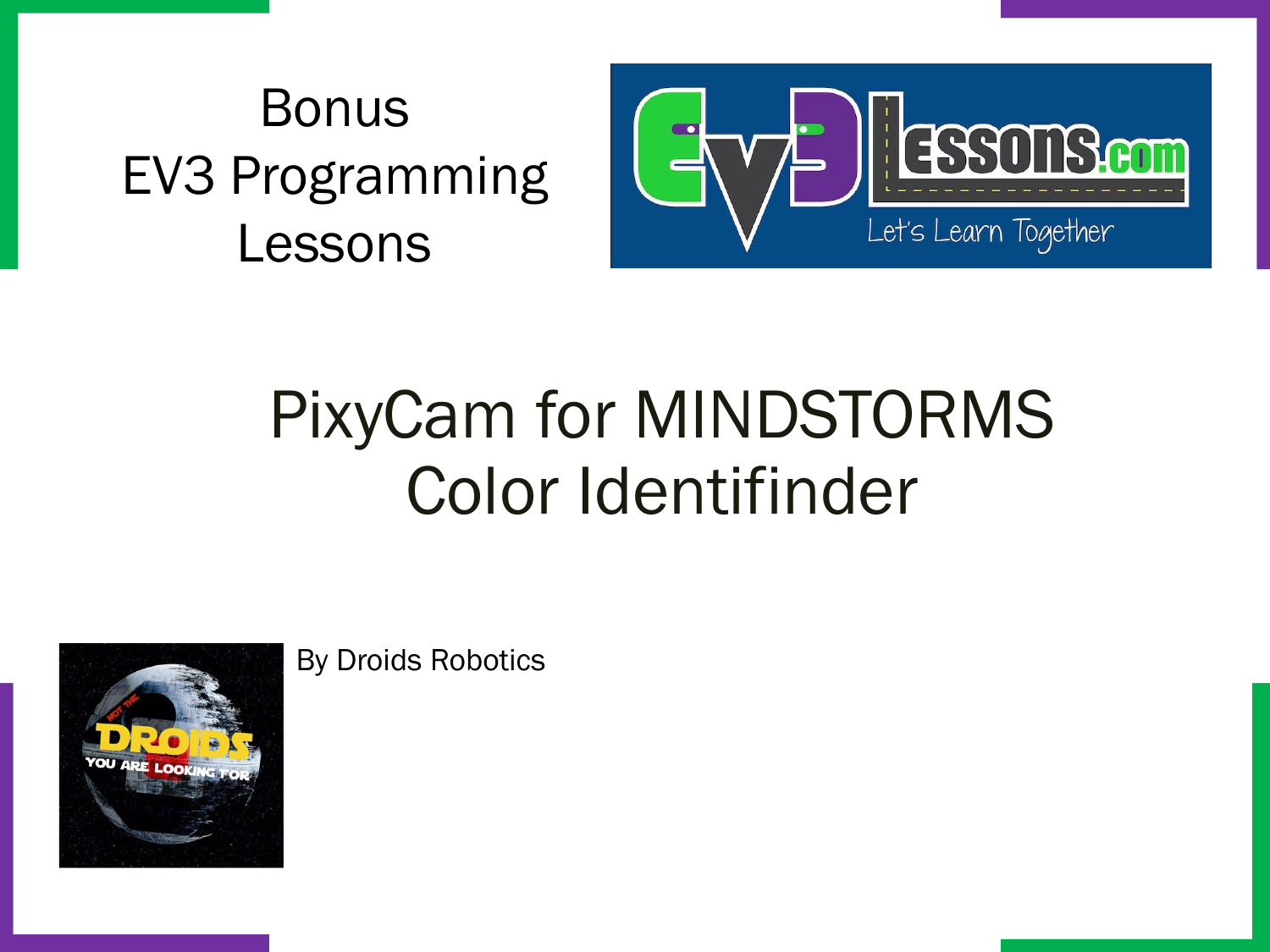## Getting Started

- 1. Make sure you have done the PixyCam Introduction lesson, have signatures for red, green, blue, and yellow LEGO blocks, and have installed the PixyCam EV3 blocks
- 2. Use the instructions on Mounting [Pixy with LEGO to mount a LEGO](http://www.cmucam.org/projects/cmucam5/wiki/Mounting_Pixy_with_LEGO)  piece on to the camera
- 3. Use additional LEGO pieces to connect your PixyCam to your robot wherever you decide
- 4. Use the wire provided to plug in your PixyCam to your robot in port 1



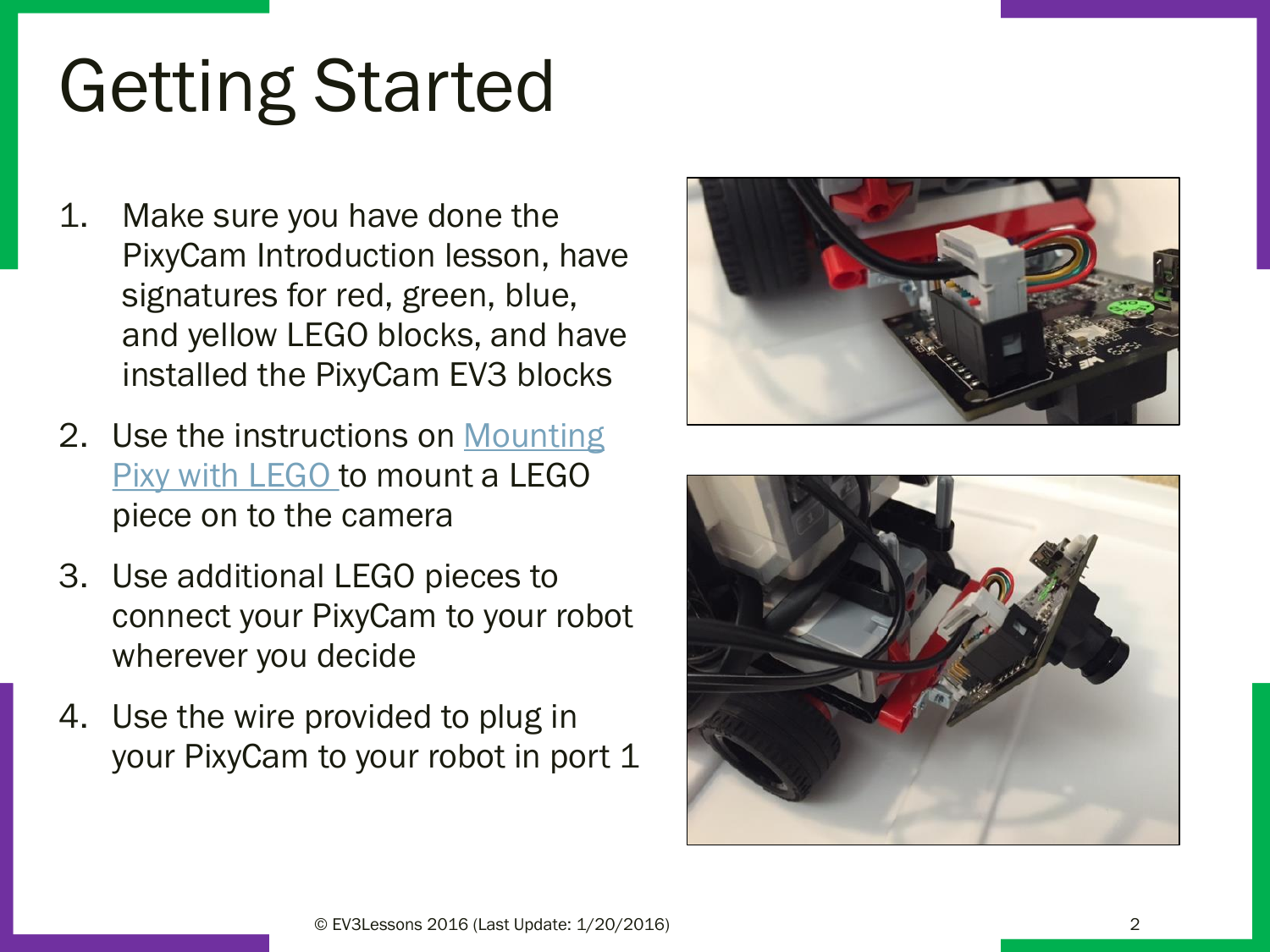#### Learning the PixyCam Block

- Pixy Camera block
- *It is located in the yellow programming tab*
- *We will be using it in Measure – Read Signature mode*
- *We will be using the Signature Output which outputs which signature the camera detects*



#### Signature output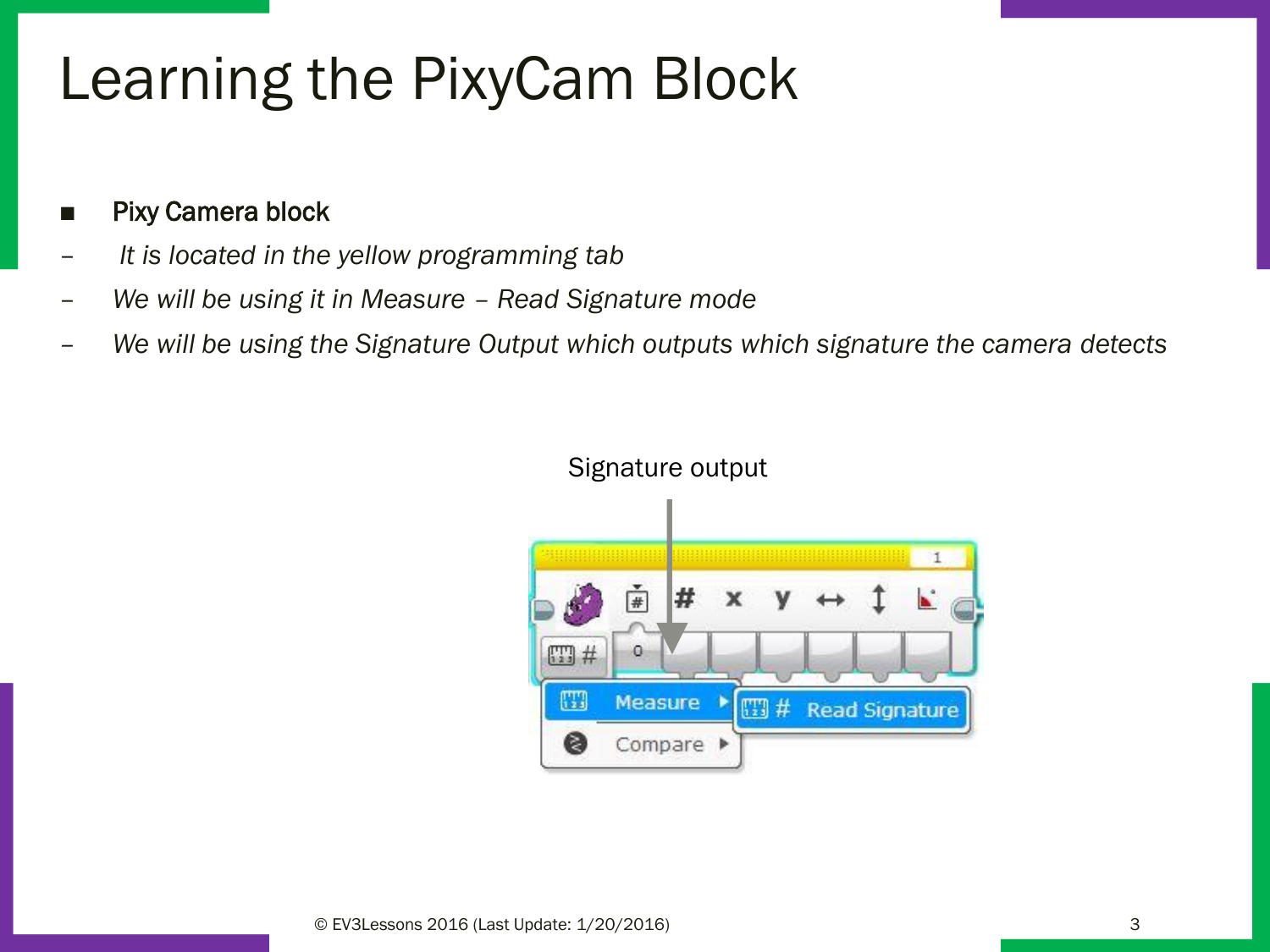## **Challenge**

- Use your PixyCam to have your EV3 recognize 4 different LEGO bricks (Red, Green, Blue, Yellow) and say which color it is
- Every time you show the PixyCam a different color, the EV3 will say the color out loud
- You will need the yellow Pixy Camera block, the Switch block in numeric mode, the Sound block and a Loop to complete this challenge

#### Pseudocode:

- *1. Detect which signature the camera is seeing*
- *2. Use the value of the signature to know which color to say*
- *3. Repeat the last two steps*

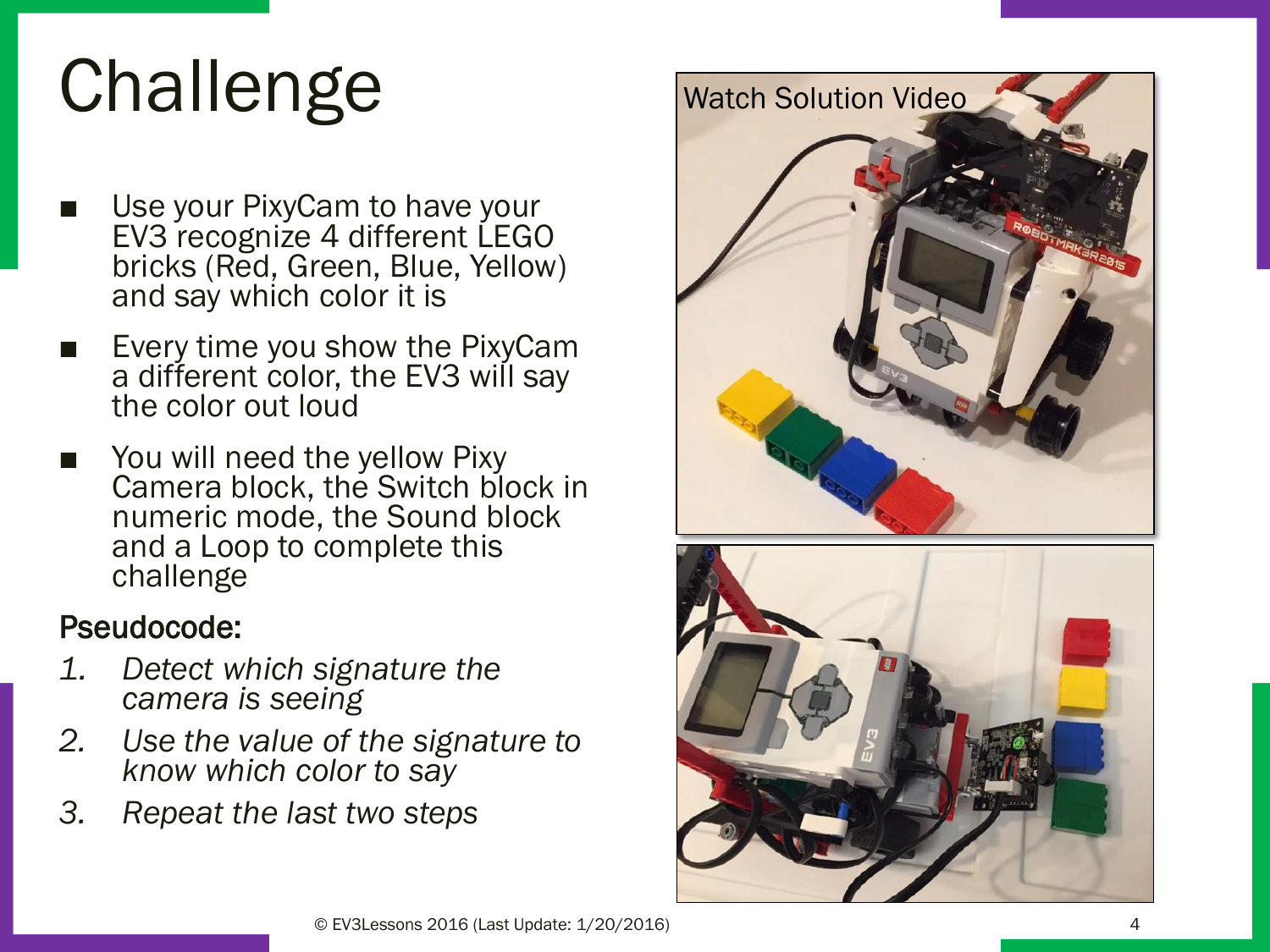### Challenge Solution

Click on the "+" to create 4 choices/"cases" in the switch block



Use a data wire to connect the Signature Output (#) value to the Switch block which is in numeric mode

"0" will have no contents. Nothing will play if the PixyCam doesn't recognize the object

"1", "2", "3" & "4" each have a sound block that will play Yellow, Green, Red and Blue sounds for its respective signature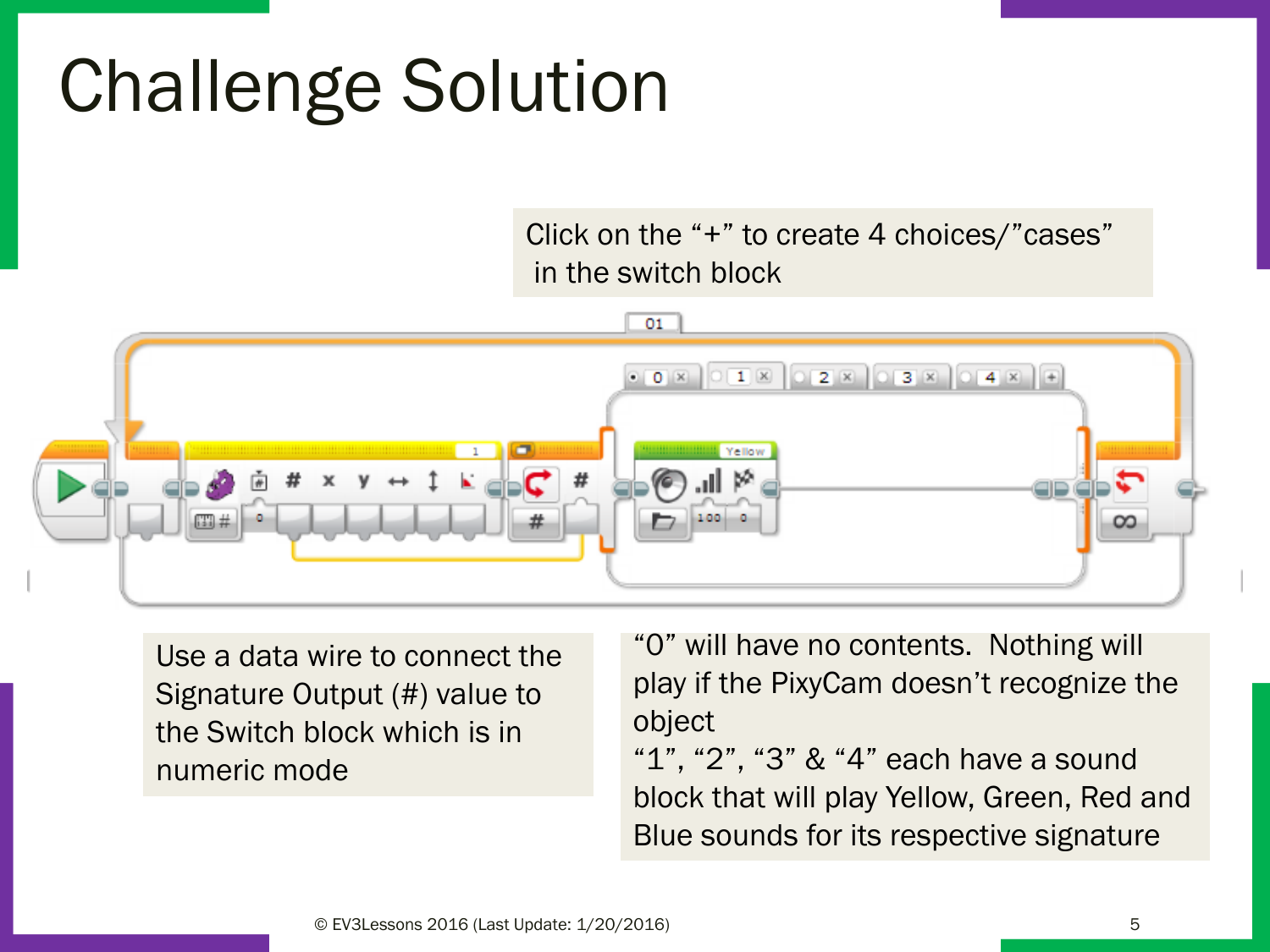# Detecting Too Many Colors?

- If there are distractions in the background or foreground, you might get false positives
- *Try recreating and tuning your signatures more for better results.*
- *Add code so that the robot does not recognize smaller items of the same color in the background.*



Multiply together the width and height of the object by taking the output (dimensions) from the PixyCam block and putting them in a Math Block.

Take the result and put them into a Compare block. If the result is greater than "200", it will be true. You have to use trial and error to get this "magic" number. (One trick it to hit play on your code in the software and look at the data going through the wire to get an idea for dimensions that would work as a threshold/minimum.)

We have a Switch Block inside a Switch Block. The sounds will play only when the outer switch is True which means that the object meets the dimension requirements we specified.